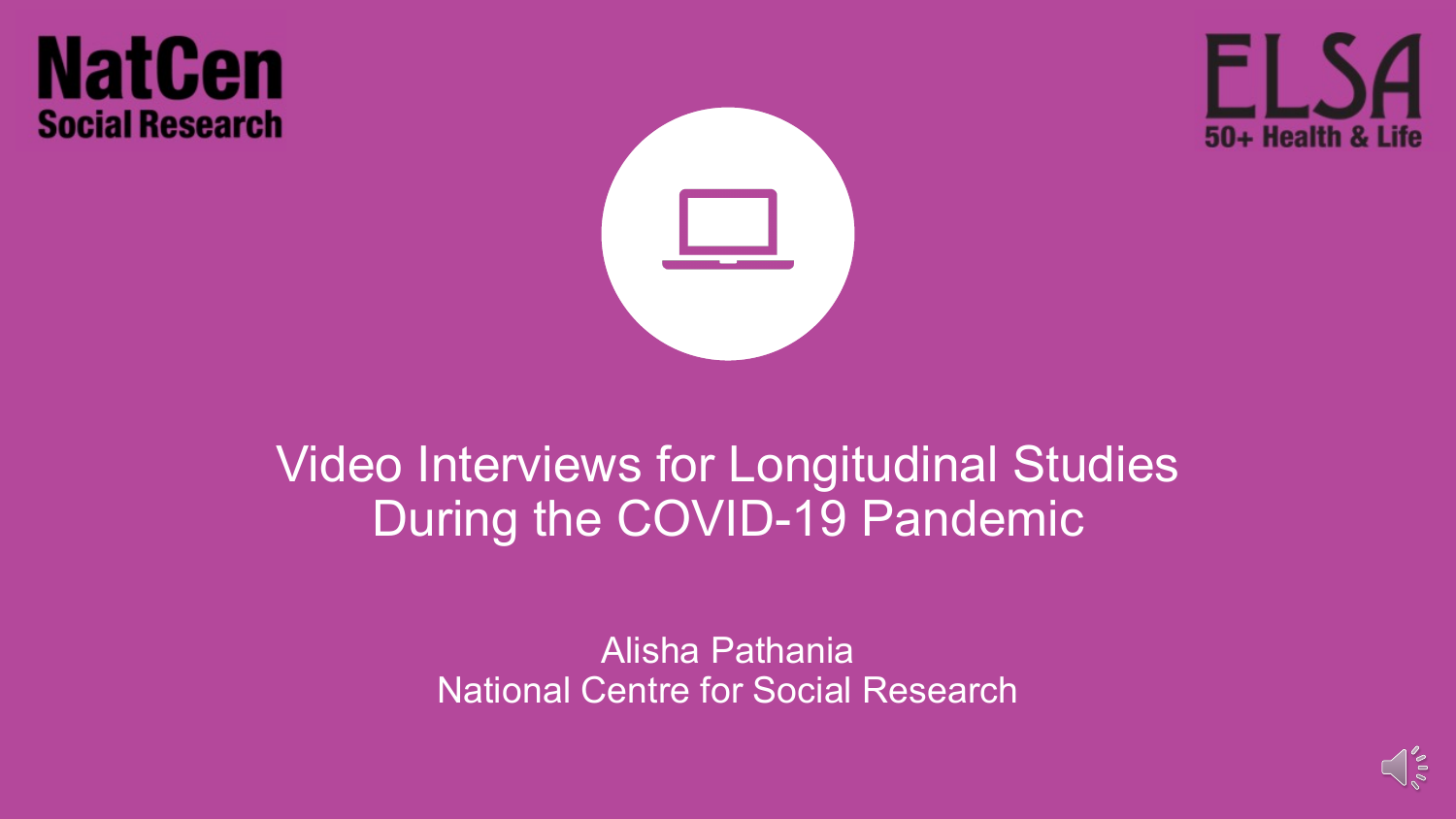

# English Longitudinal Study of Ageing (ELS

- People aged  $50+$  and their partners
- o Looks at: health, living standards, wellbeing, financial

situation

o Collaboration between: NatCen, University College London,

Institute for Fiscal Studies, University of Manchester,

University of East Anglia

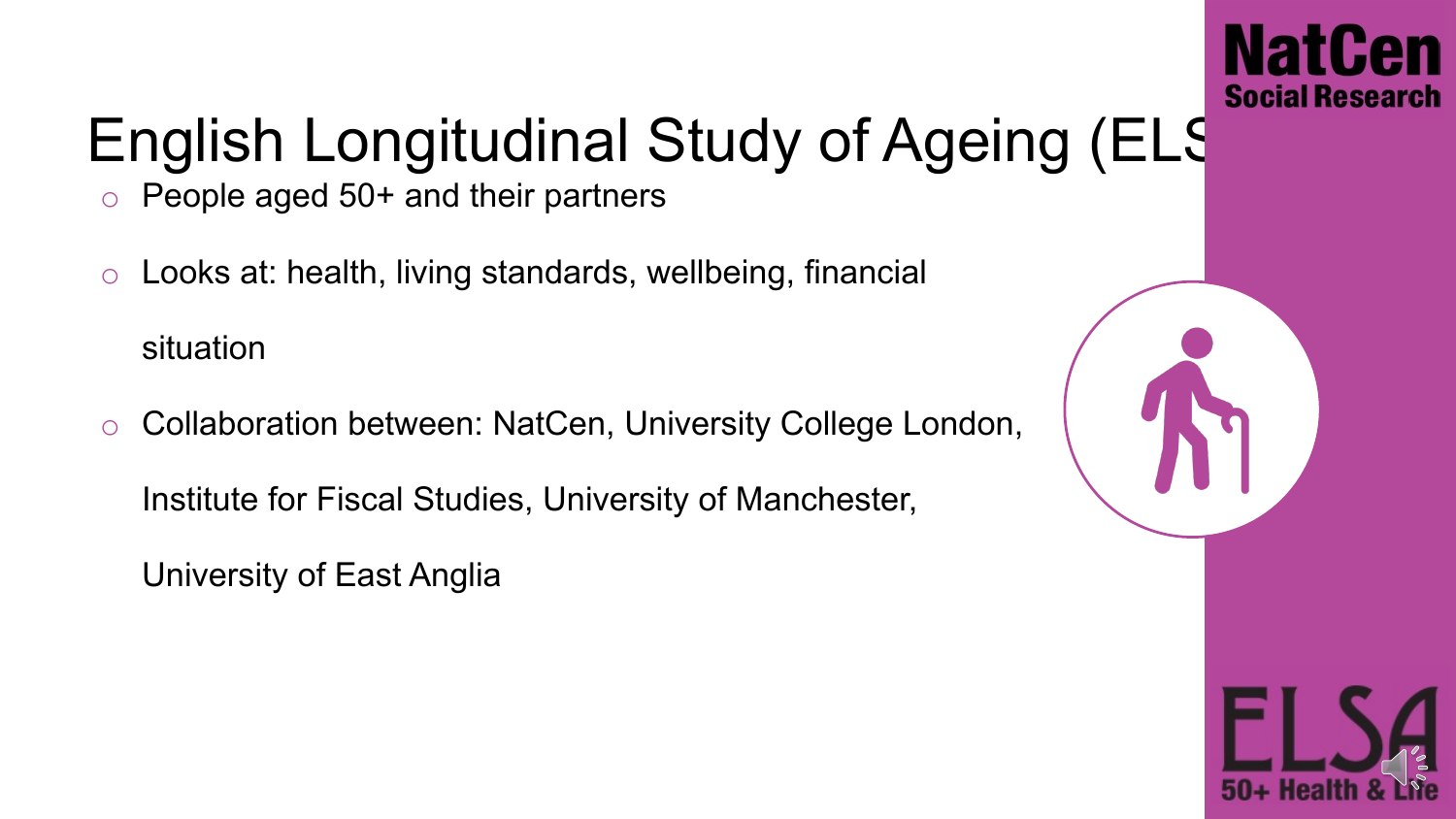

#### Effect of COVID-19 on Fieldwork

- o Wave 10 due to launch in April 2020
- o Face-to-face fieldwork on hold
- o Explore alternative modes of data collection

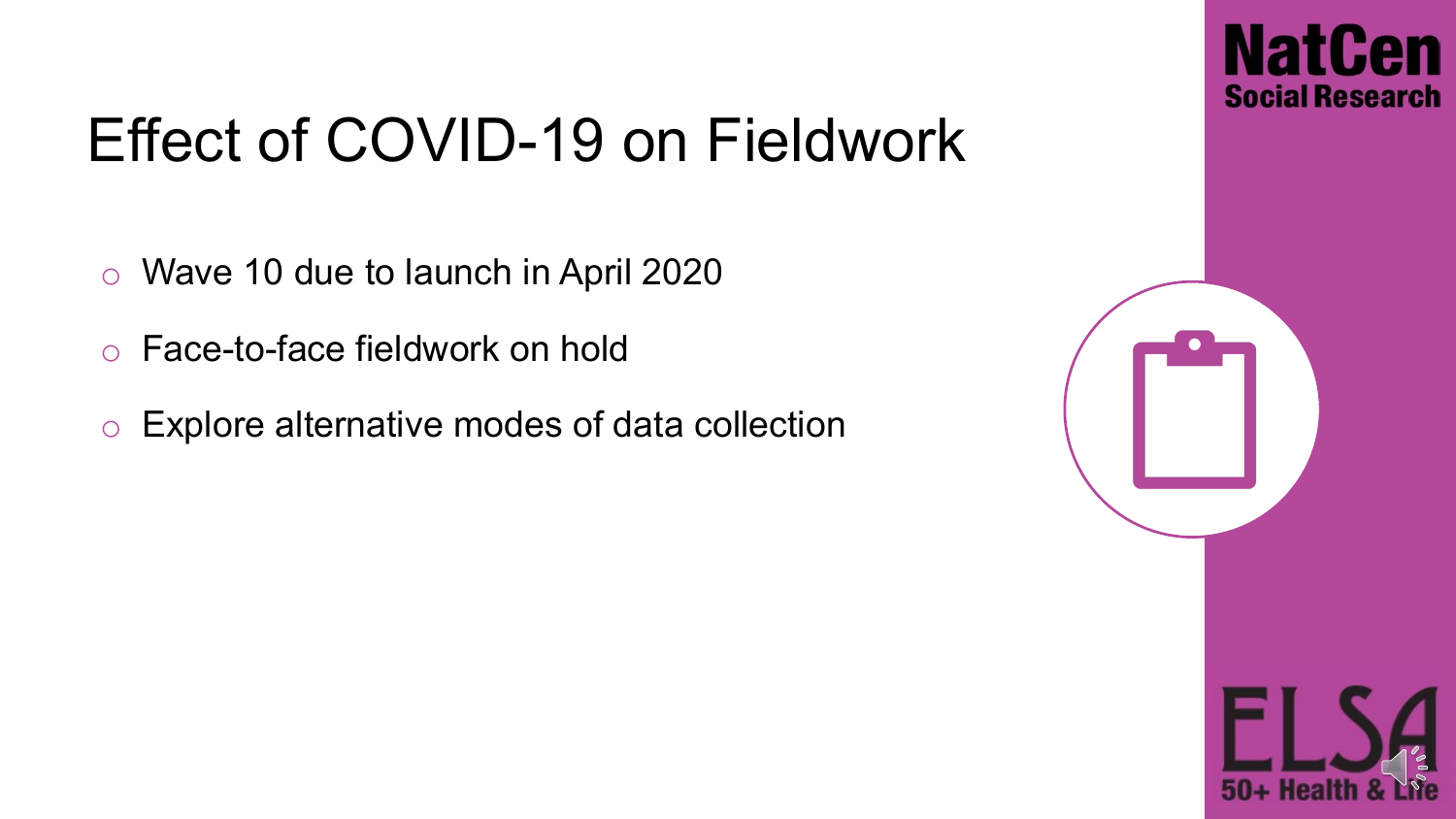#### Computer-Assisted Video Interviewing (CAVI)

- o Increased use of video calling tools during pandemic
- o 1970 British Cohort Study (BCS70) CAVI Pilot
- o 60 cohort members and 6 interviewers
- o 73% response rate

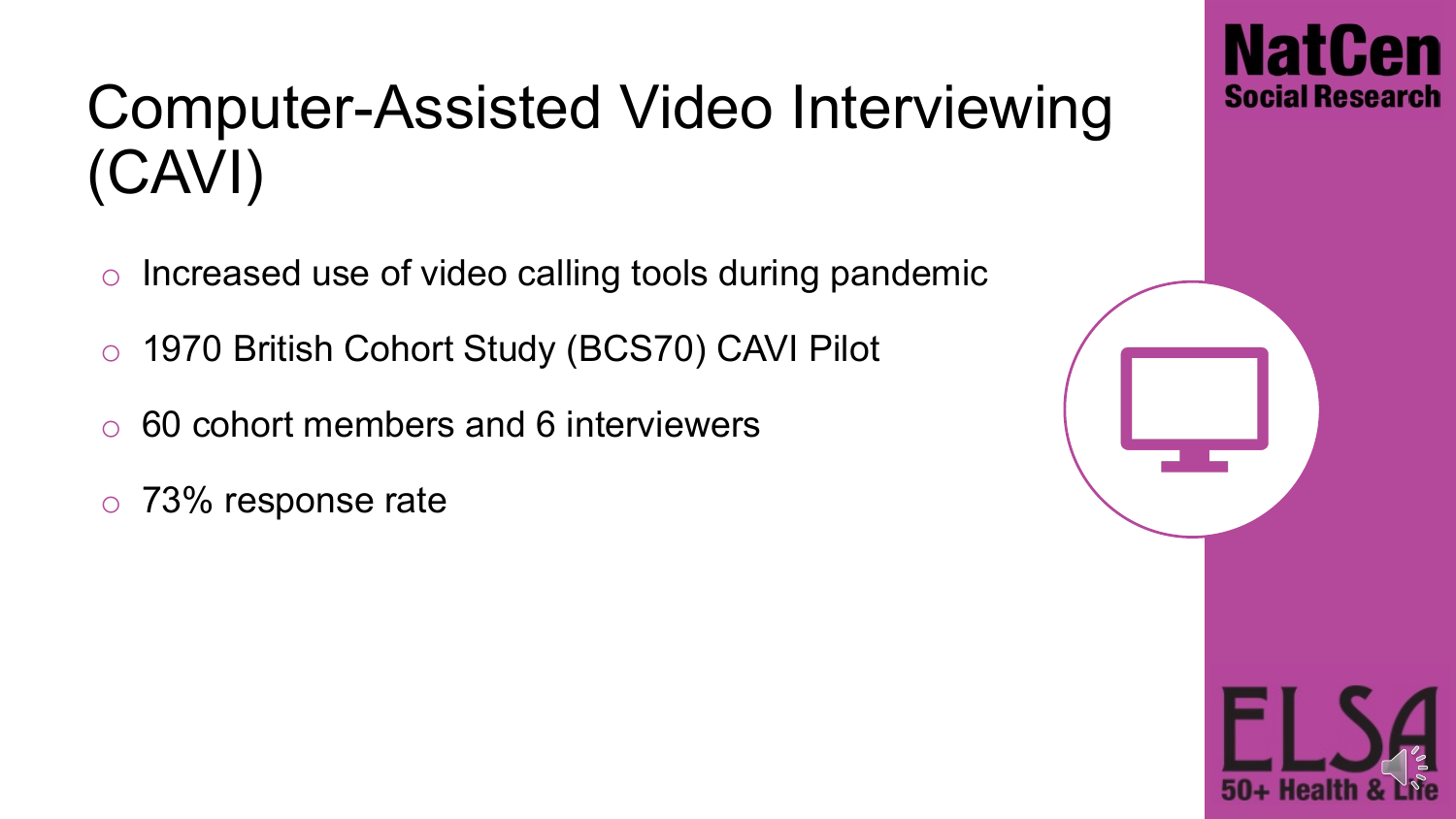#### Features of CAVI

- o Microsoft Teams
- o Video call interview training for interviewers
- o Remote contact and limited tracing activities
- o Exclusion of those with no telephone number or email

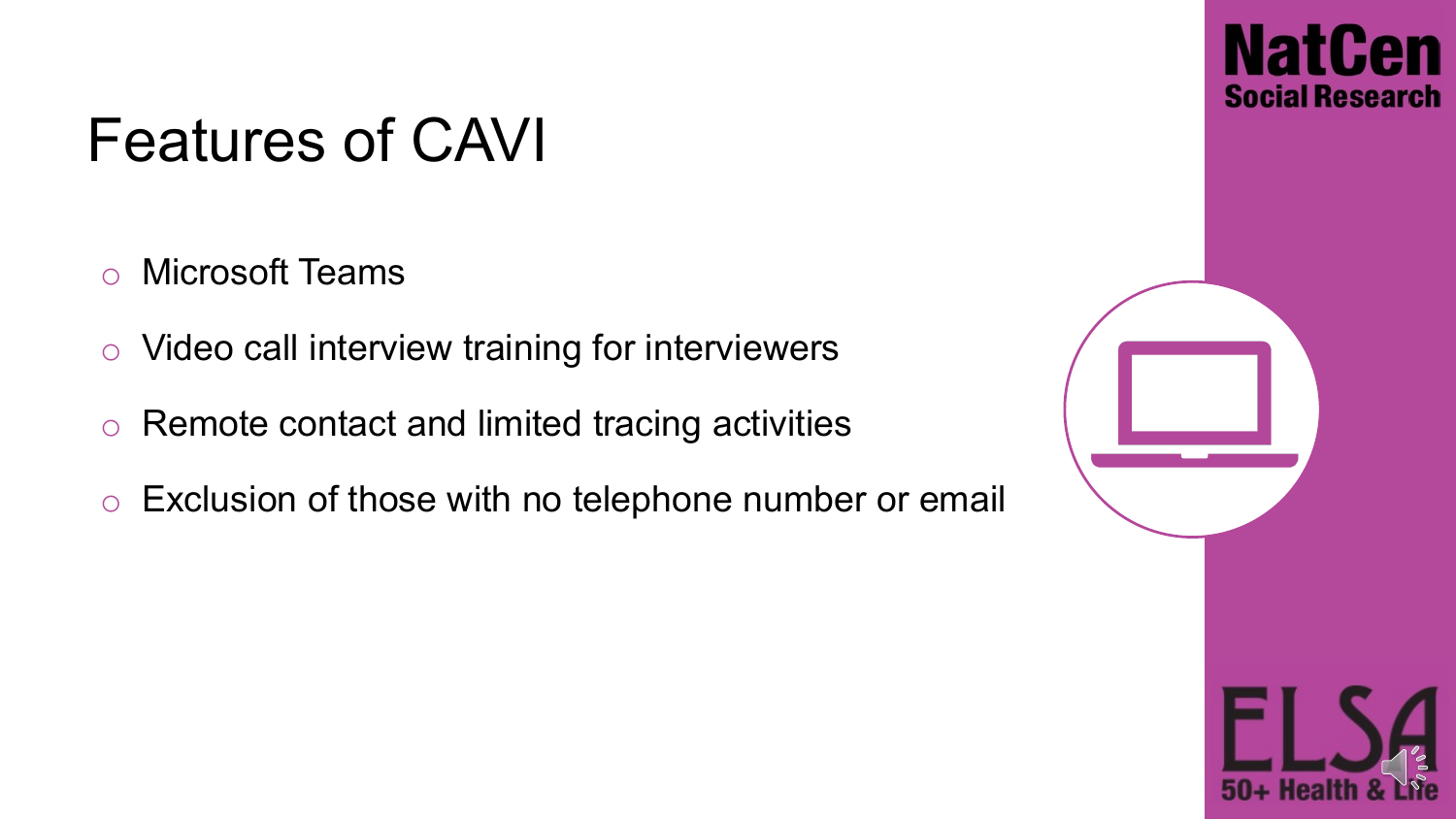### ELSA Wave 10 CAVI Pilot

- o May to June 2021
- o Feasibility of video interviews
- o 317 respondents issued
- o Interviewer and respondent feedback questionnaire

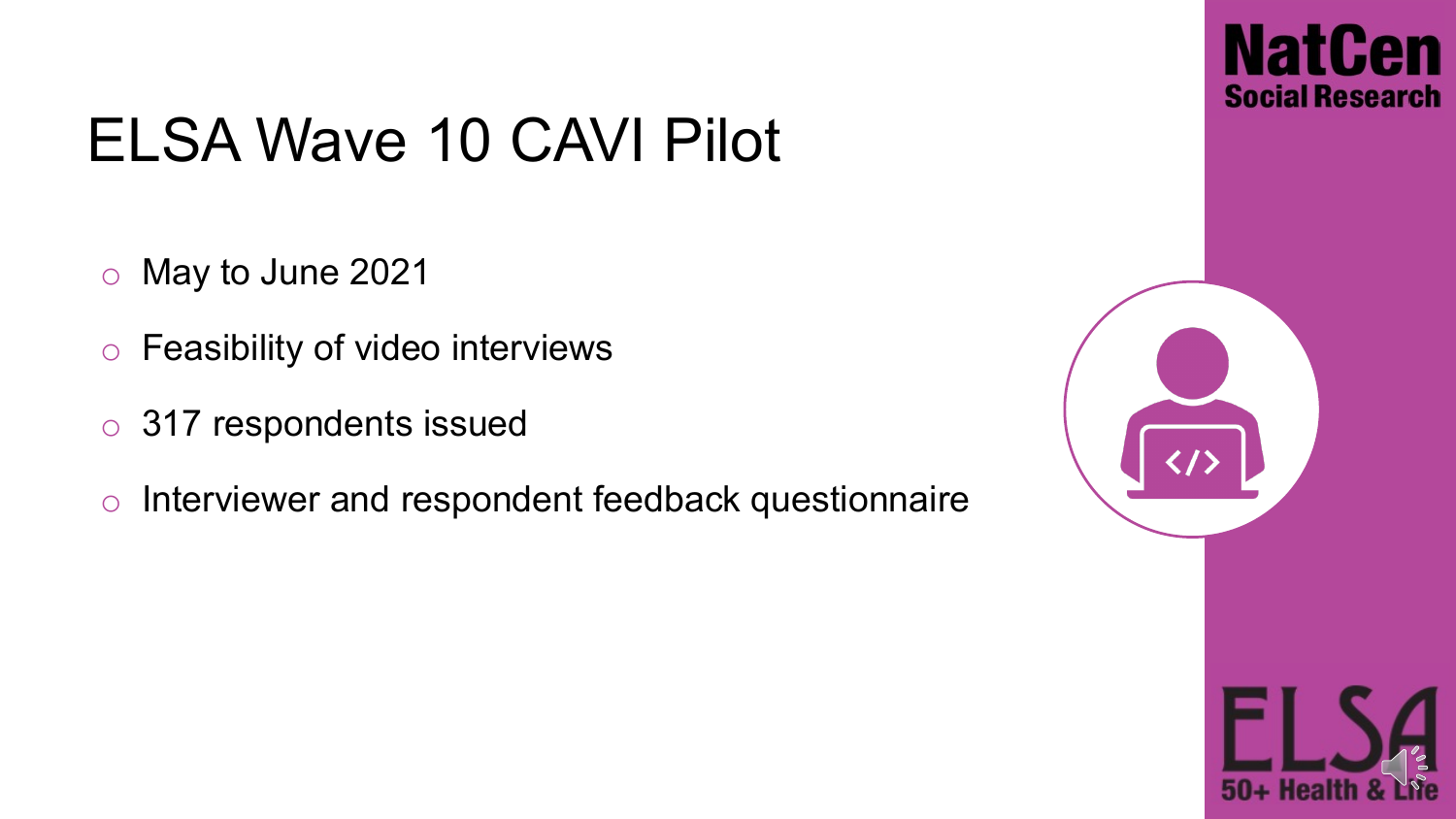

## Adaptations to ELSA for CAVI

- o Showcards shared on screen
- o Verbal data linkage consent
- o Paper self-completion sent in advance and sent back by respondent
- o No nurse visit or measurements module

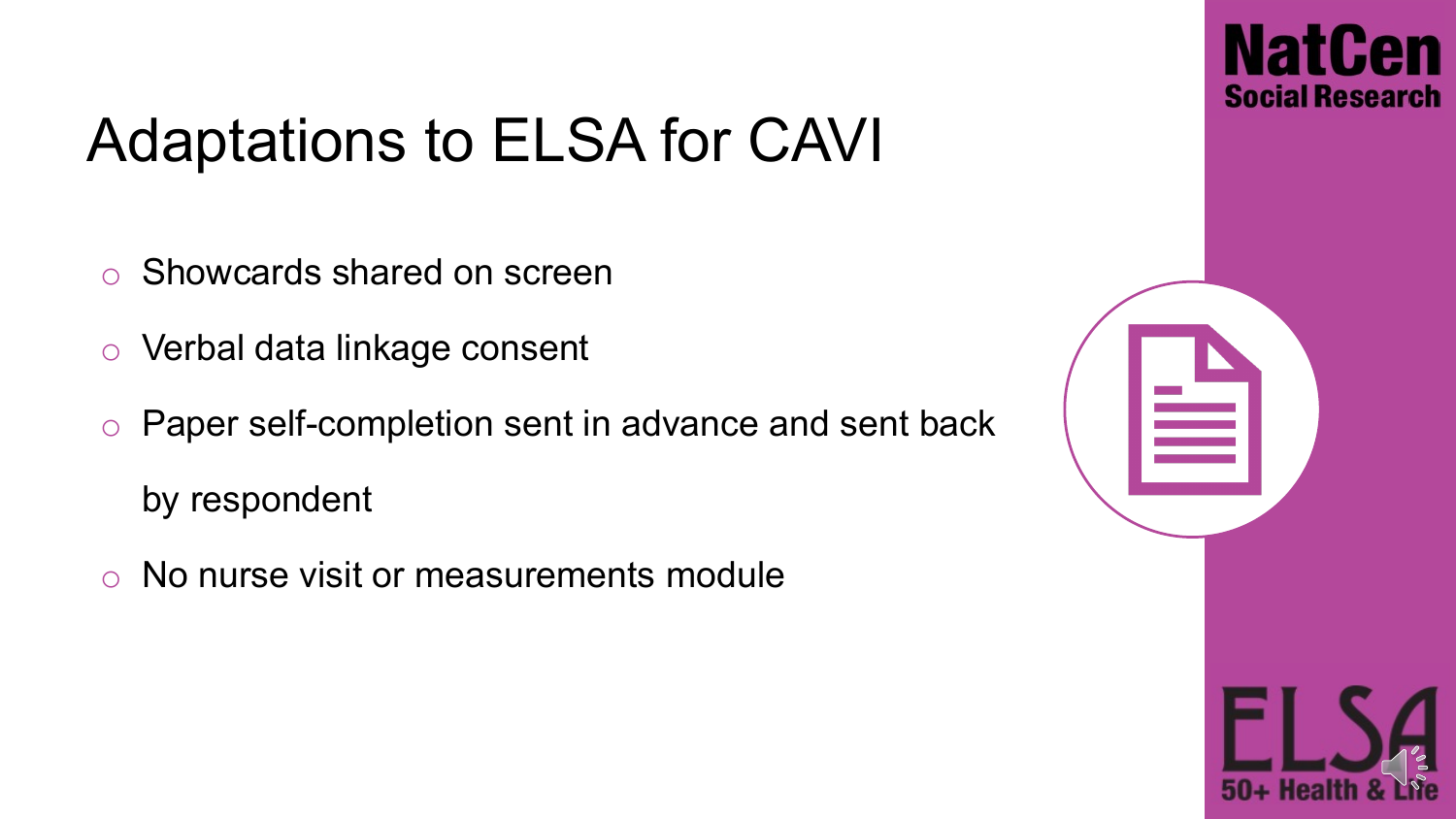#### CAVI Fieldwork

- o Advance mailing sent from office
- o Initial telephone contact by interviewer
- o MS Teams invite emailed to respondent
- o Self-completion questionnaire sent by interviewer
- o Reminder telephone call
- o CAVI Interview
- o Post-interview documents sent from office

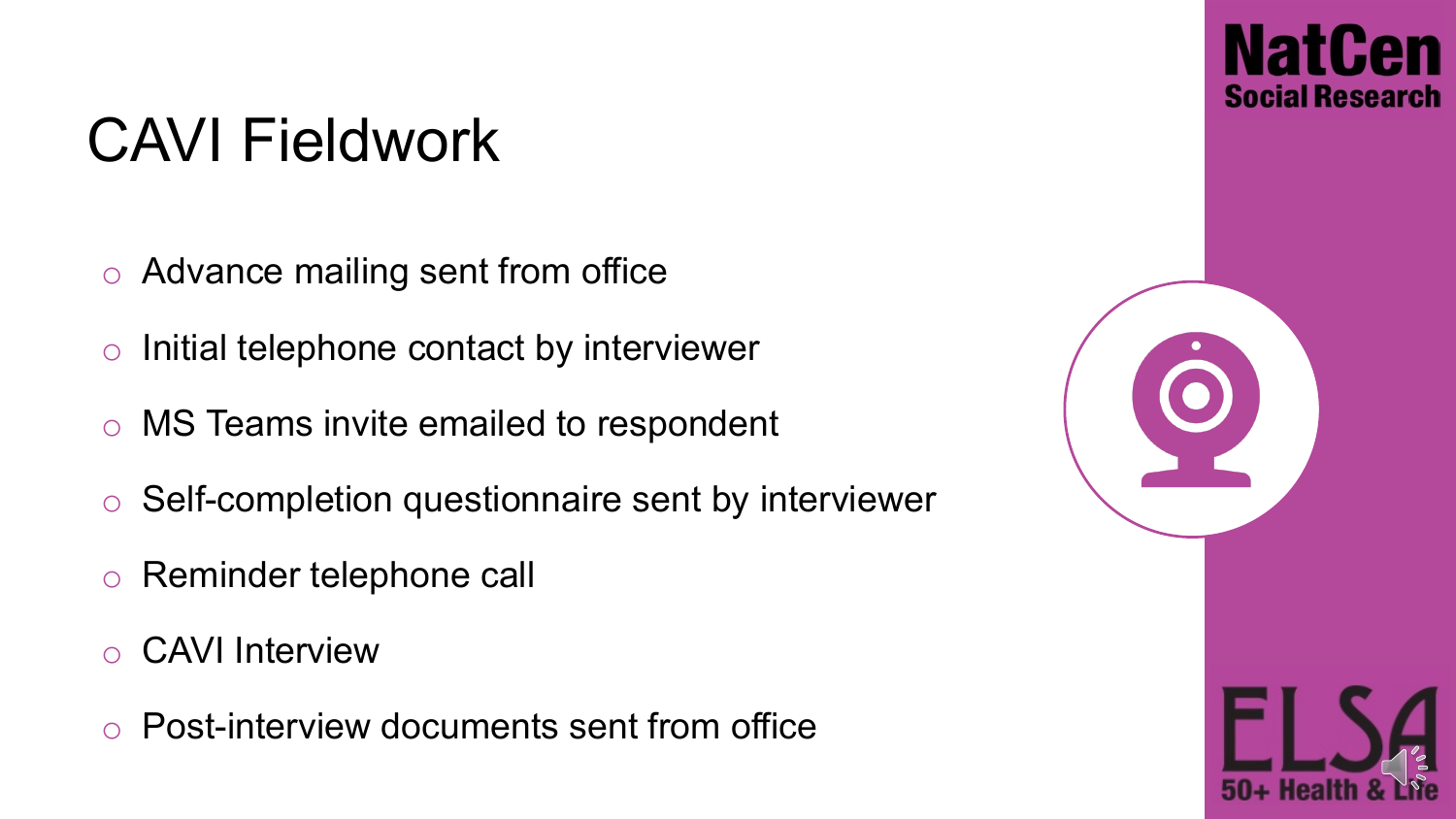

### Lessons Learned from CAVI Pilot

- o Respondents pleased to be offered video interview
- o High engagement
- o Allowed greater flexibility

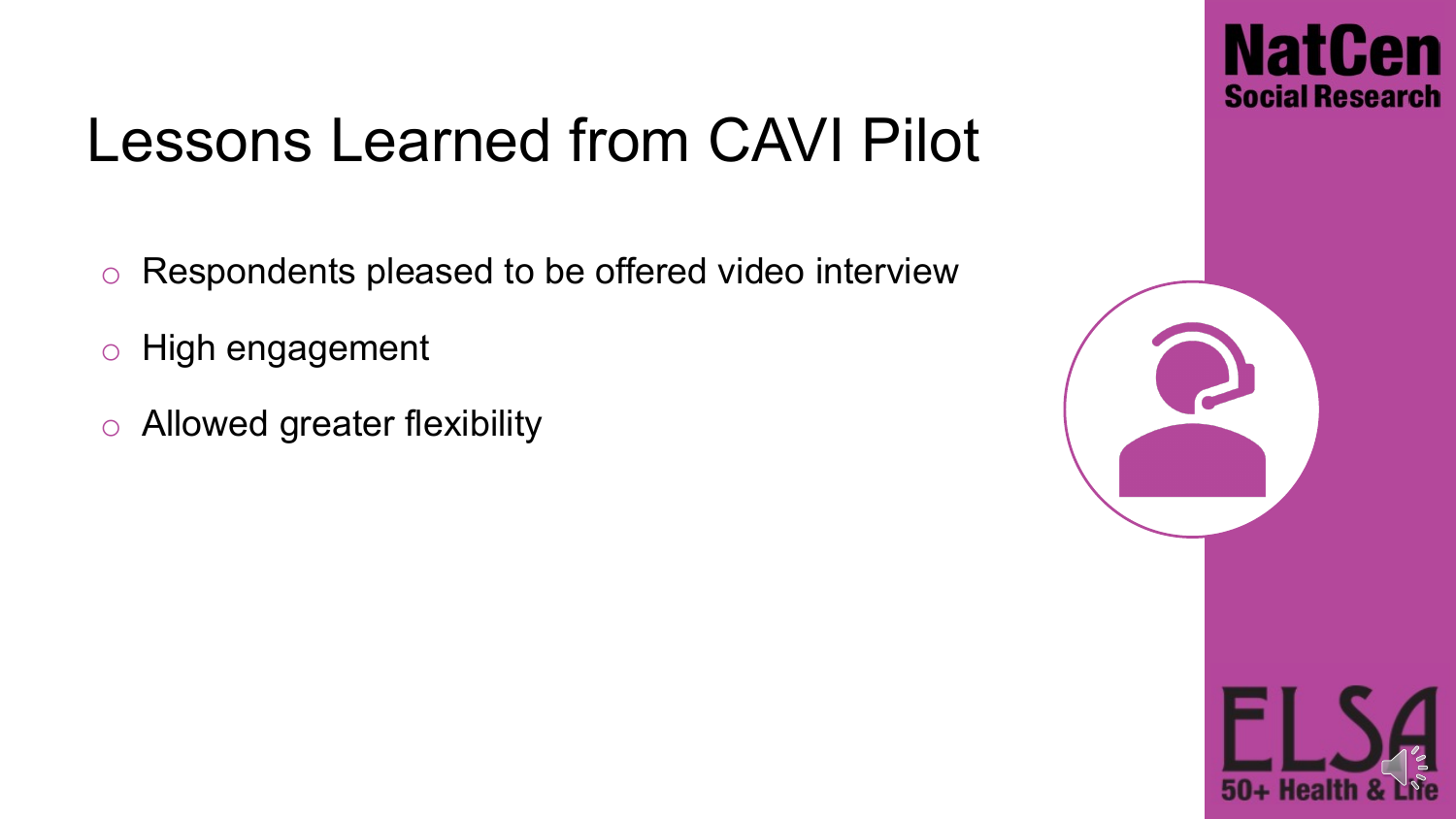

### Lessons Learned from CAVI Pilot

- o Debrief revealed issues with approach
- o Technical issues
- o Length of interviews
- o Interviewer CAVI training and technical skills
- o Low response rates (31%)

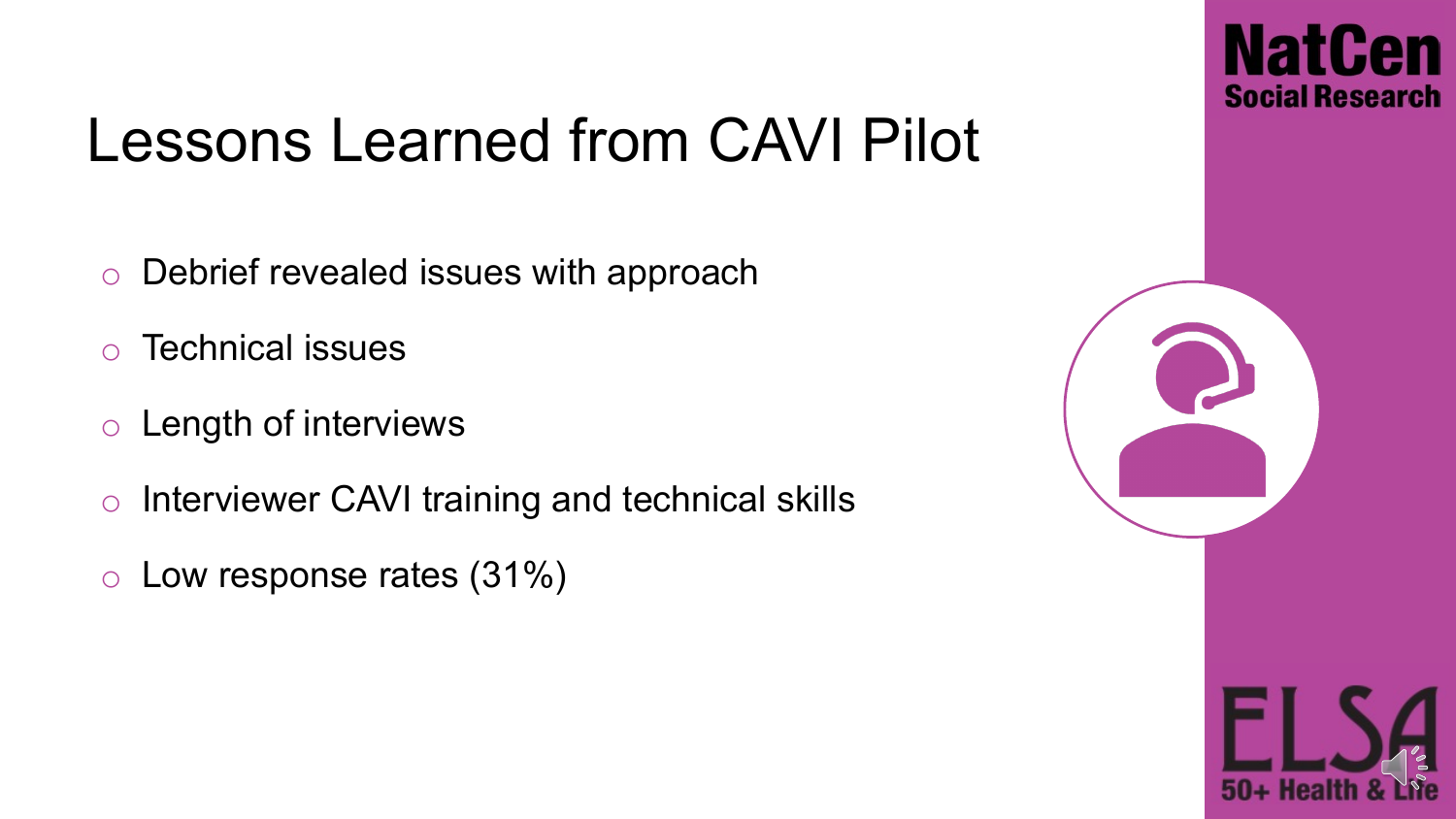

# Refinements for Mainstage

- o MS Teams invite amended
- o Advise respondents not to use smartphone
- o Identified and fixed cause of extended lag-time in program
- o Additional guidance on technical issues

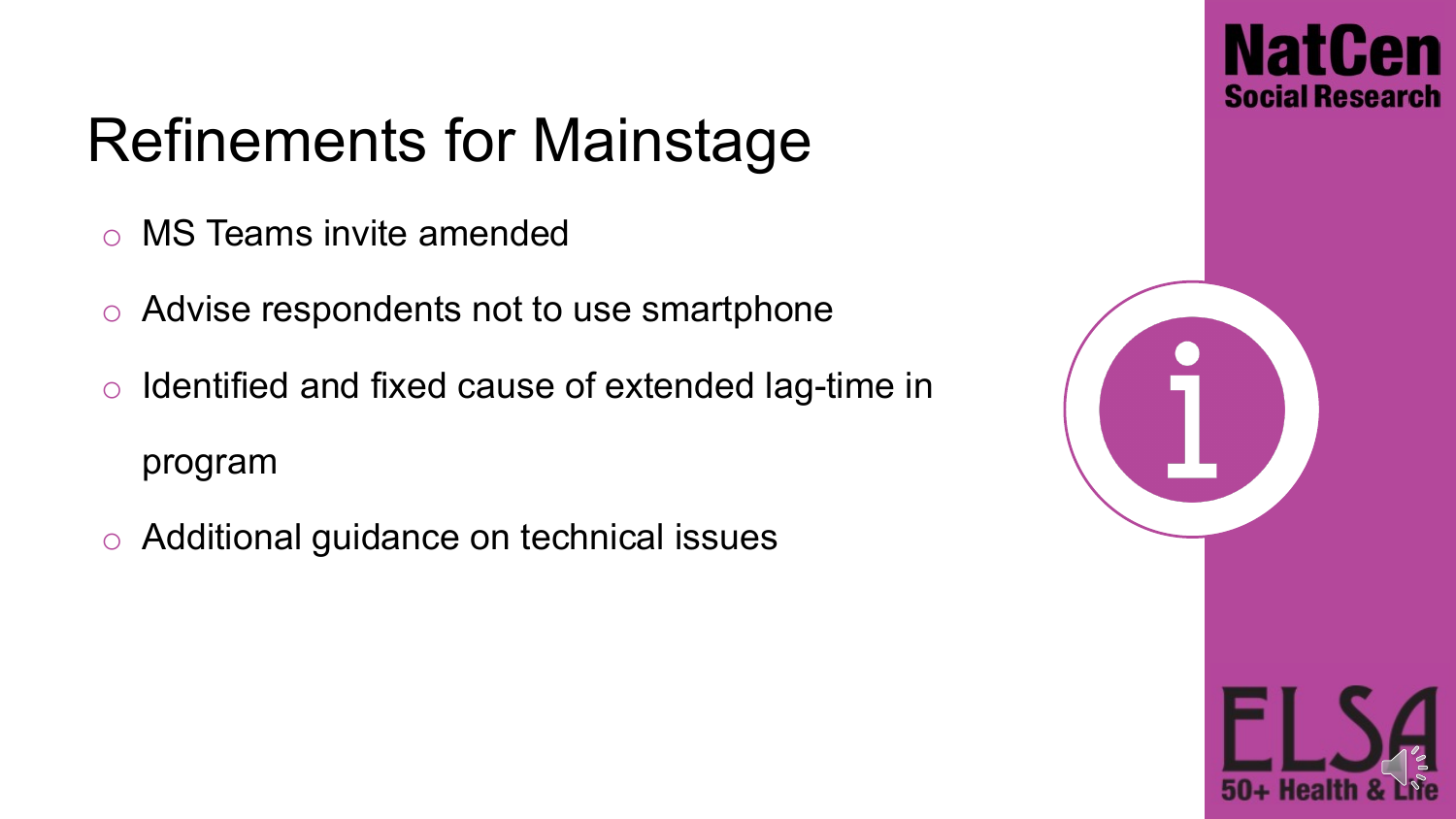#### Response Rates

- o 29% for mainstage fieldwork (so far)
- o Response rates lower for CAVI interviews
- o Due to ELSA sample?

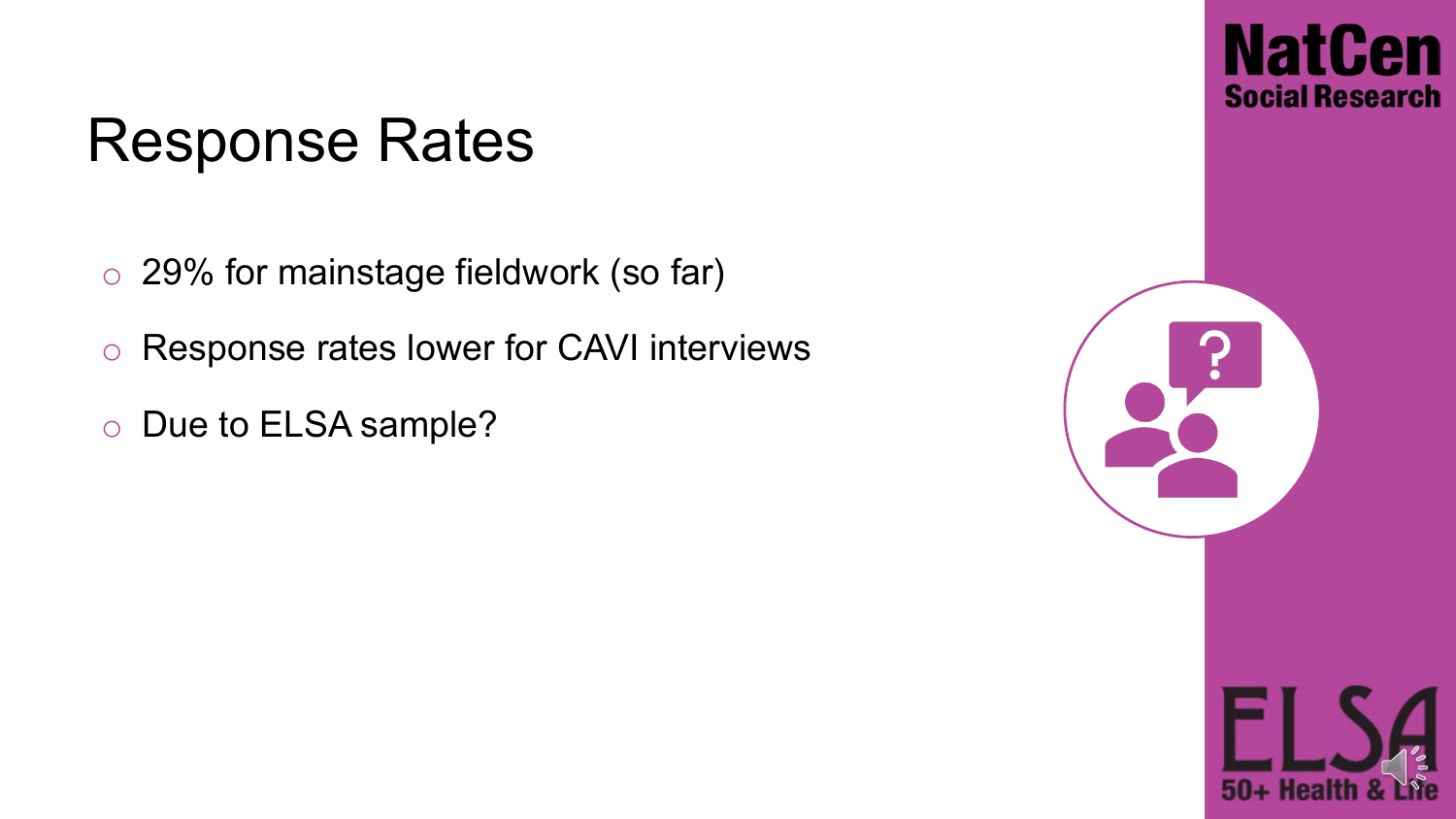

# Length of Video Interviews

- o ELSA interviews are long
- o 90 mins for individual interviews, 120 mins for concurrent
- o Increased interview length with CAVI
- o Pilot: 111 mins for individual interviews, 162 mins for concurrent
- o Due to technical issues?

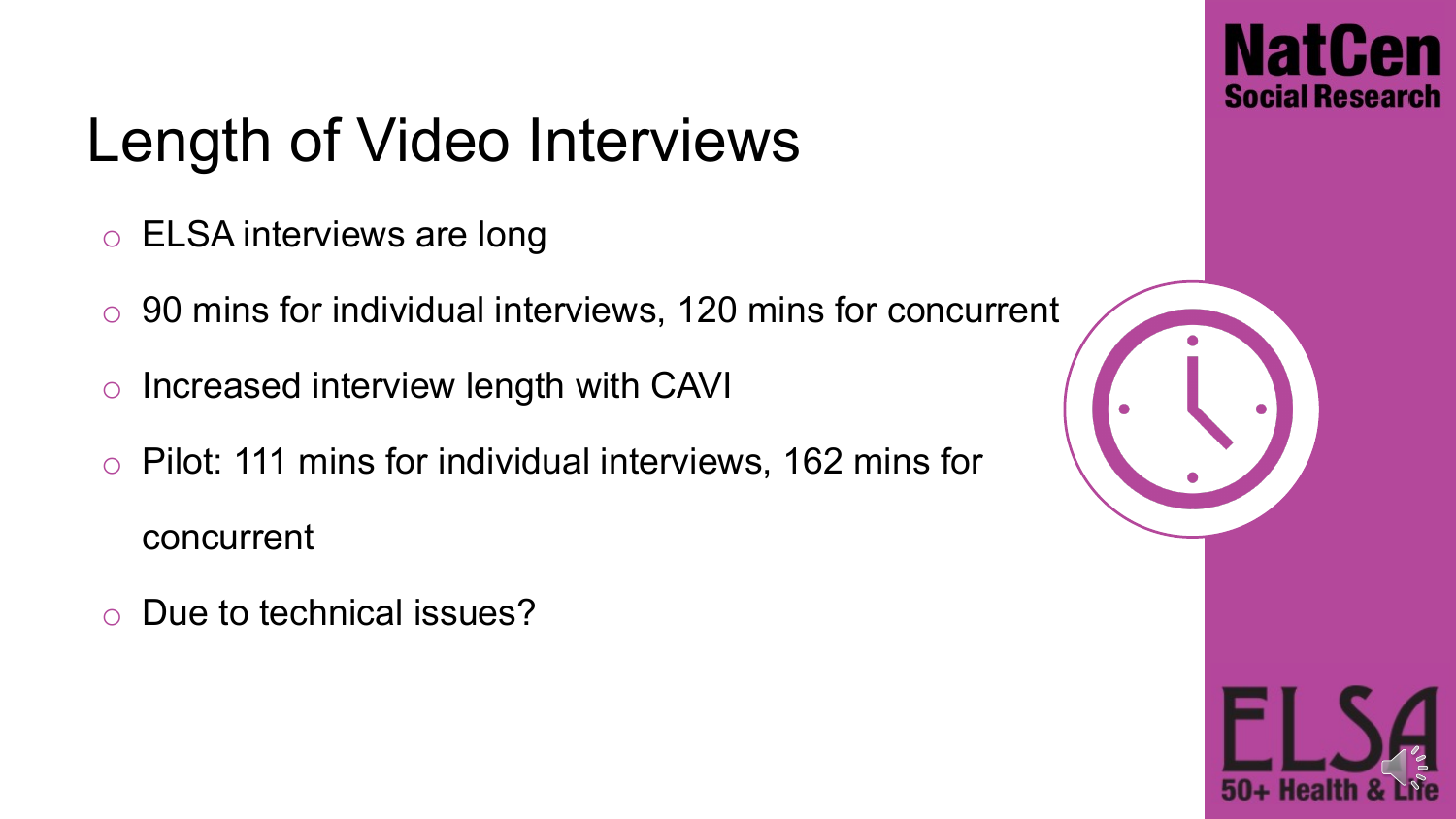

## General learning from CAVI-first approach

- o Video interviews are technically feasible
- Response rates may be lower
- o CAVI interviews may be longer
- o Interviewers require technical training
- Some interview components are not possible

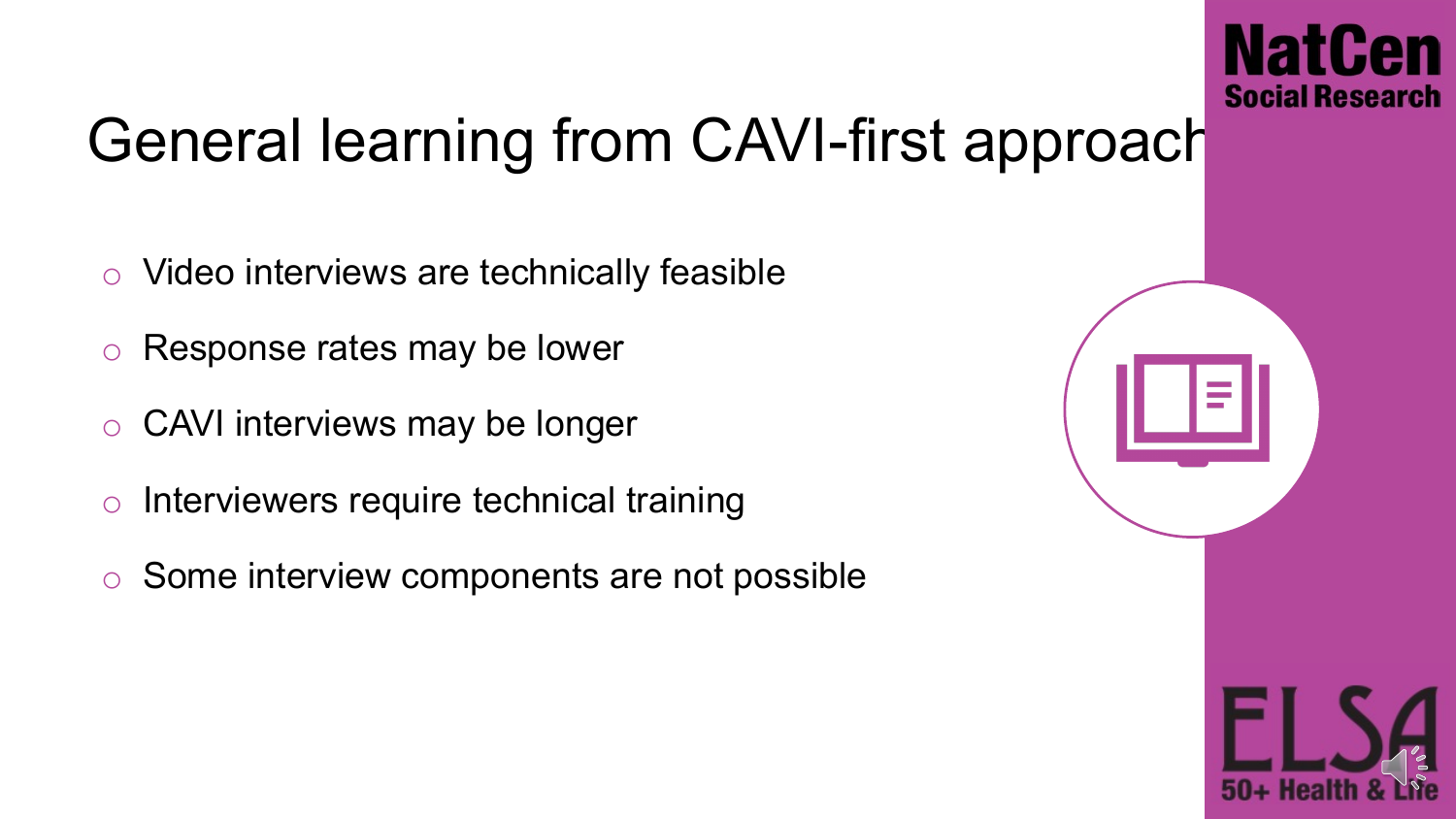### Next Steps For ELSA

- o Tranche 3
- o Face-to-face with a CAVI opt-in approach
- o Measurement effects?